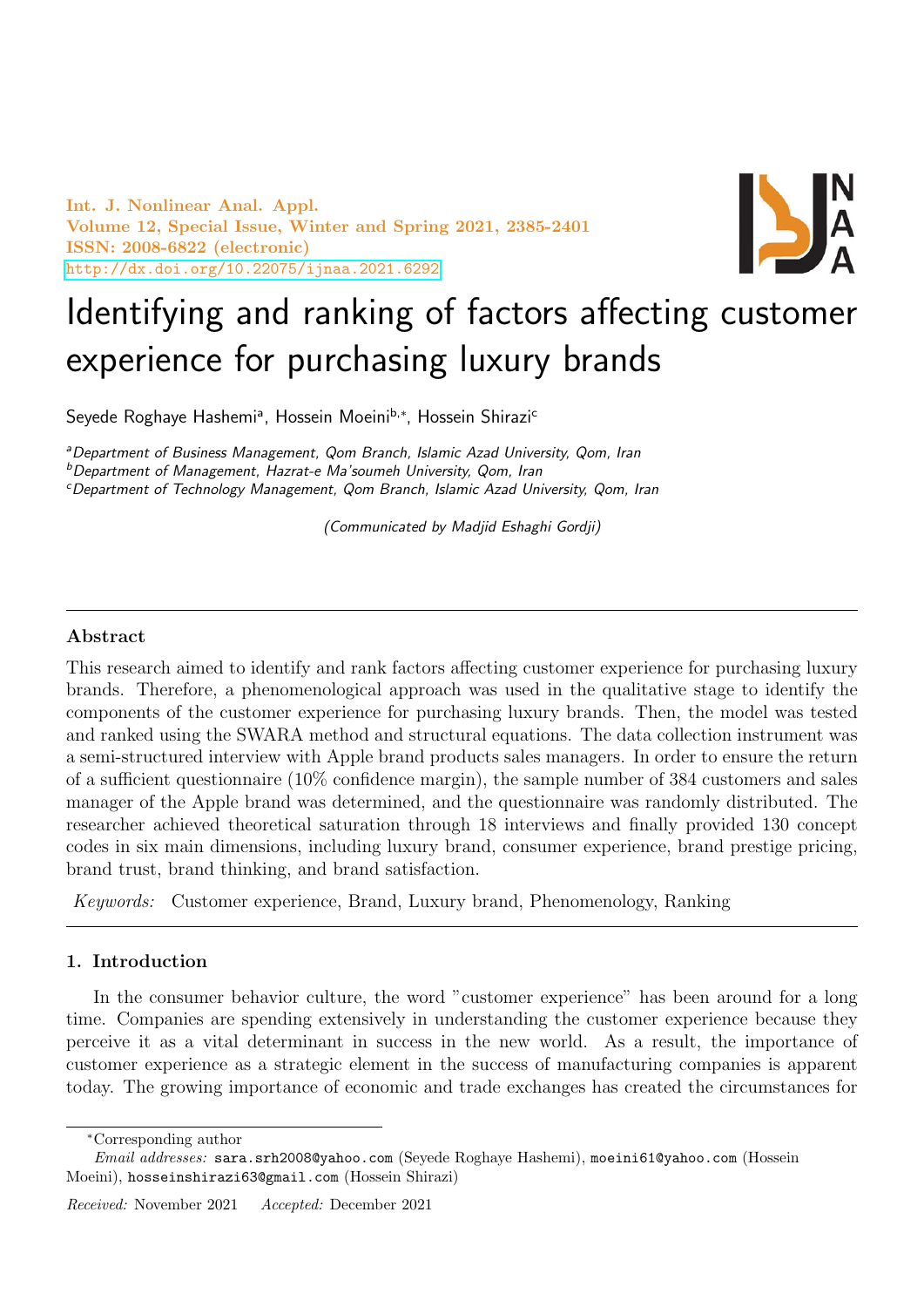forming a network of interconnected systems and organizations. One of the essential tasks for every organization's senior management is to develop solid names and brands that may grow in strength and capability through time while keeping their promises and obligations. A competitive advantage can be gained by creating a customer experience [\[2\]](#page-15-0).

# 2. Theoretical literature of research

## 2.1. Customer experience

The concept of customer experience was first introduced by Holbrooke and Herchman. This concept initially focused more on customers' rational decision-making to fulfill their promises and commitments to improve their behavior over time, as they tend to behave. Studies have shown that the customer experience effectively increases the financial performance of businesses, which can improve the position of businesses in the minds of customers. Customer experience requires strategic thinking in managing the customer and company experience and has a special place. Recognizing the factors affecting consumer behavior helps organizations drive their strategies in customer and brand to achieve maximum goals [\[26\]](#page-16-0).

Investing in customer experience has been touted as a strategic advantage, and companies are aware that they need to build credibility for their business to improve the quality of their brand value. A strong brand results from a positive customer service experience, which can be the basis for creating an engaging and unique experience [\[3\]](#page-15-1).

According to studies, customer experience reflects a company's performance, which is divided into three parts:

- 1. The customer experience allows customers to shape their perceptions based on the technical performance of the services provided (task section).
- 2. Physical and tangible factors related to services (mechanical part).
- 3. The behavior and appearance of service providers reflect the human part of customer experience management.

#### 3. Definition of customer experience

Everyone believes that the customer experience is a product of the interactions between people, processes, systems, and relevant emotions.

- Morio et al. believed that the customer experience is a creative and analytical process that focuses on strategy and performance. This process challenges organizations is completely customer-focused and can differentiate organizations [\[27\]](#page-16-1).
- Kim et al. stated that customer experience management is a concerted effort to achieve specific goals by improving the quality and continuity of customer interaction. Some people define customer experience as a state in which a customer feels value and remembers it, with characteristics such as freshness, learning, personal communication, or delighting customers. Customer experience, according to this definition, is the consequence of a consumer's mental reaction to direct or indirect communication with a brand, which encompasses all aspects of a product and service, such as capabilities, advertising and promotion, appearance, reliability, and so on. It also incorporates messages such as which brand, how and by what means, and by which customers should be sensed and defined as part of service marketing [\[22\]](#page-16-2).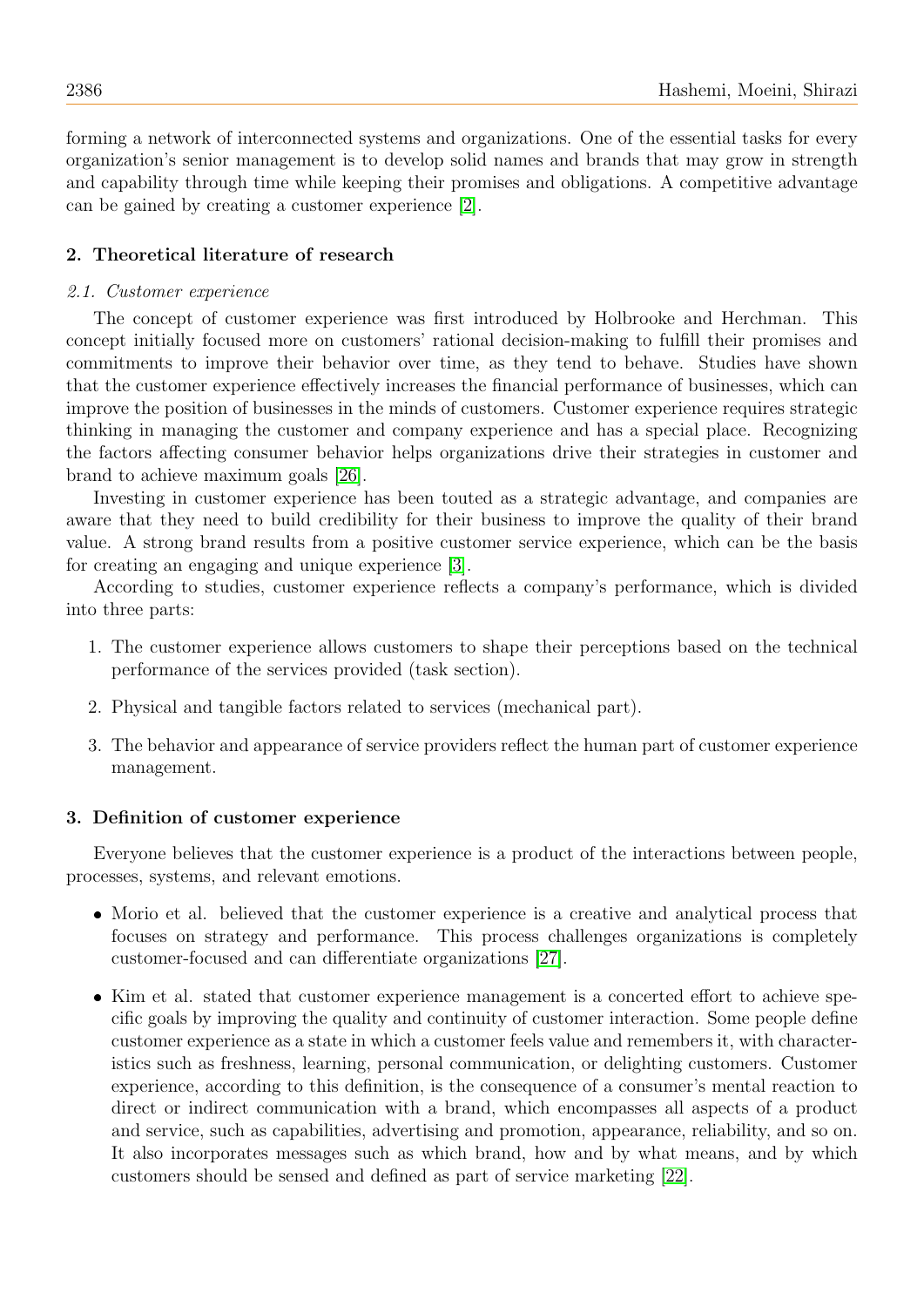- According to researchers, the customer experience is described as obtaining pleasurable enjoyment from interacting with a brand. Every time a consumer and an organization contact, the customer learns something about the company and alters their behavior because of their interactions, which affects the company's profitability.
- A new technique to measure customer satisfaction, according to Kranzbühler et al., is the customer experience, which helps managers in organizations and creates a strong relationship foundation. This strategy uses technological advantages to ensure the best possible communication between the consumer and the company [\[24\]](#page-16-3).

The customer experience aims to take customers from satisfaction to loyalty and advocacy. Creating a high level of customer focus, i.e., the stage of operational efficiency, income production, and assisting in the maximization of customer satisfaction, is the consumer experience  $[4]$ .

## 4. Dimensions of customer experience

Researchers such as Mahours and Hares consider the customer experience as a set of interactions between the customer and the product, identified as different dimensions of the customer experience. This identification is a strategy and performance-oriented creative and analytical approach. Based on customer knowledge, improving customer satisfaction leads to a pleasant experience since customers appreciate the quality of their contacts with the organization just as much as the quality of the products and services, and the organization is responsible for creating this perception. Payne and Gilmour address the value of experience in today's society, as well as the benefits that businesses may receive by providing positive client experiences [\[25\]](#page-16-4).

Peña et al. have identified the dimensions of experience, including emotional and cognitive experiences (thought), physical (action), and social identity (relationship) [\[1\]](#page-15-3). Reyhani considered the customer experience a set of perceptions, emotions, and thoughts that include feelings, cognition, relationships, and behavior, and a multidimensional concept that includes cognitive, emotional, be-havioral, emotional, and social components [\[31\]](#page-16-5). [\[21\]](#page-15-4) intended three dimensions, including brand experience, service experience (service provider), and after-consumption experience, to measure and measure consumer experience [\[21\]](#page-15-4).

## 5. Brand experience

This dimension of consumer experience relates to the time before purchase, consumer perceptions about the brand, features, and criteria in the decision-making process. Options in the evaluation process reflect brand experience, consumer perception of product value, and pricing against competitors' services.

Service Experience (Provider): this section of consumer experience includes consumer perceptions of ease of use and access to various channels, employee encounters, and the environment in which products are delivered.

Post-purchase experience (consumption): This dimension of the consumer experience is related to post-purchasing and acquired experience.

Brau et al. referred to organizational processes and stated that brand would process can be a critical factor in creating a pleasant experience and remains in the customer's mind. According to this study, there are numerous examples where the deployment of technology and systems helps to create potential customer experiences. In addition, low-cost processes can significantly imaffect customer experience without implementing an extensive system [\[5\]](#page-15-5).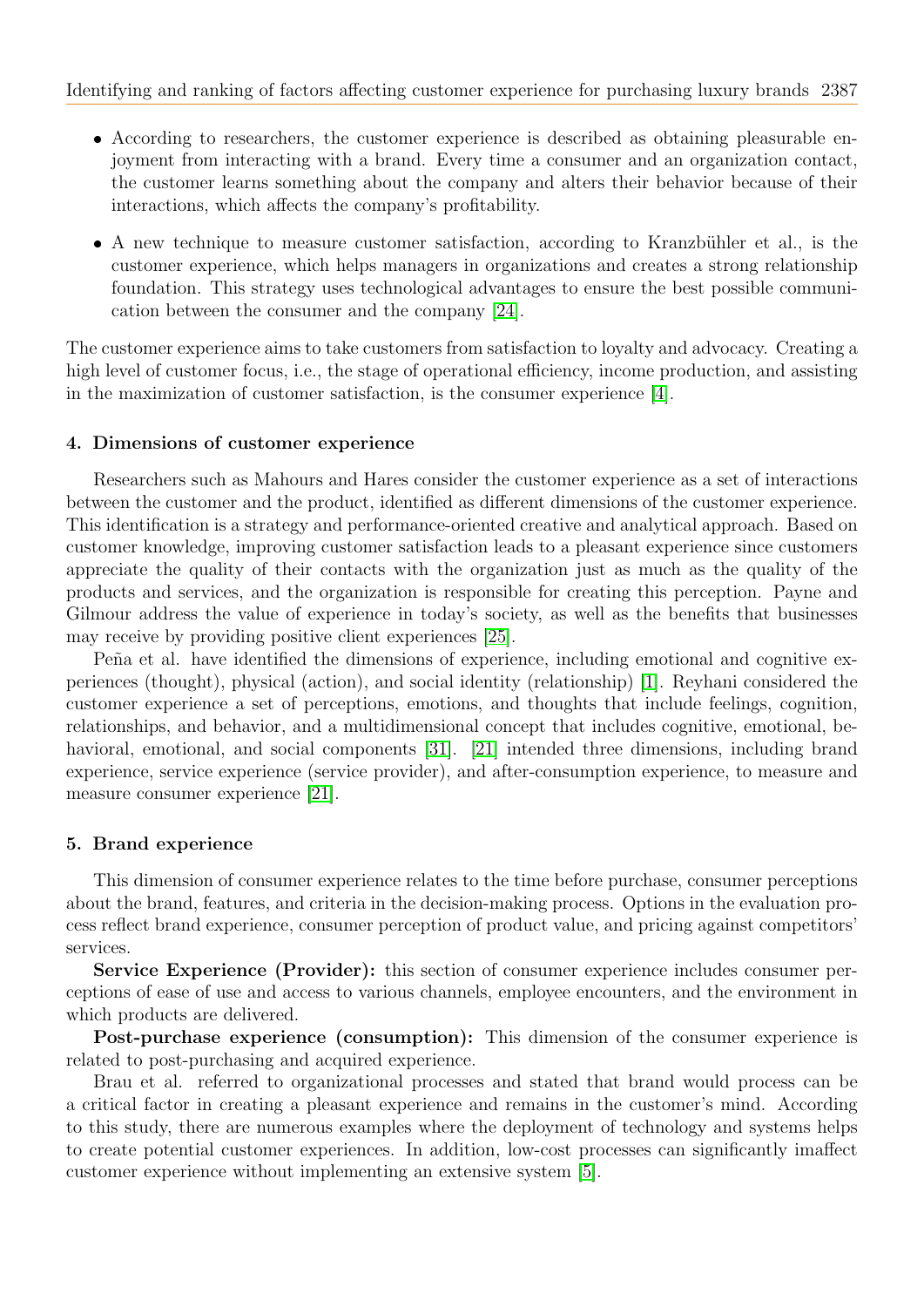| Table 1: Organizational factors affecting the customer experience |                             |                      |  |  |  |
|-------------------------------------------------------------------|-----------------------------|----------------------|--|--|--|
| The process of implementing and designing                         |                             |                      |  |  |  |
| Customer Experience                                               |                             |                      |  |  |  |
| Customer experience design                                        |                             |                      |  |  |  |
| Measuring customer experience                                     | Kranzbühler (2018).<br>2016 |                      |  |  |  |
| Customer experience strategy                                      |                             |                      |  |  |  |
| Leadership                                                        |                             |                      |  |  |  |
| Customer understanding                                            |                             | Johnston. $(2018)$ . |  |  |  |
| Prioritization                                                    |                             |                      |  |  |  |
| Designing                                                         | 2016                        |                      |  |  |  |
| Presentation                                                      |                             |                      |  |  |  |
| measurement                                                       |                             |                      |  |  |  |
| Culture                                                           |                             |                      |  |  |  |
| Cultural mindsets                                                 |                             |                      |  |  |  |
| Strategic orientations                                            | Jain, $(2017)$ .<br>2017    |                      |  |  |  |
| Company capabilities                                              |                             |                      |  |  |  |
|                                                                   |                             |                      |  |  |  |

Table 1: Organizational factors affecting the customer experience

# 6. Luxury brand

The interest in luxury is inherent in people as a fascinating matter so that even the most rational managers and analysts of marketing and consumer behavior are affected. Luxury brands are usually more popular than their peers. Furthermore, these managers are superior customers of these brands who have high and quickly expendable income and mental preparedness for purchasing things that reflect the taste and social status [\[6\]](#page-15-6).

Money is a measure of wealth in today's capitalist world, and the luxury of the brand reflects the social class of individuals from past times [\[19\]](#page-15-7).

For example, the rich in ancient Rome and Greece used expensive clothes and perfumes to show their greatness to other classes. This high price made them feel more proud, prevented the access of the lower classes, and maintained their uniqueness for a long time.

Luxury goods are usually expensive, and according to studies, brand luxury is a cultural phenomenon among affluent people, which is unique, high-quality, leading to distinction, high social class, and a sense of superiority and specialness [\[7\]](#page-15-8).

## 7. Reason for luxury brand attractiveness

According to Schiffman, a theorist in consumer behavior, people use luxury brands to show their higher social base to others rather than their needs. Hence, people use the luxury brand to demonstrate their social base higher, and these brands usually have a strong focus on differentiation strategy. For example, expensive Adidas shoes, MacBooks, or Apple phones usually differentiate people, give them a sense of power and distinction, and induce the idea that they have a higher social class. The luxury brand is a multidimensional and conceptual structure and includes physical and psychological values in functional and symbolic terms. There are other definitions of luxury brands, such as exclusivity, scarcity, price, and (much) higher quality [\[8\]](#page-15-9).

There are two reasons why people become interested in luxury brands: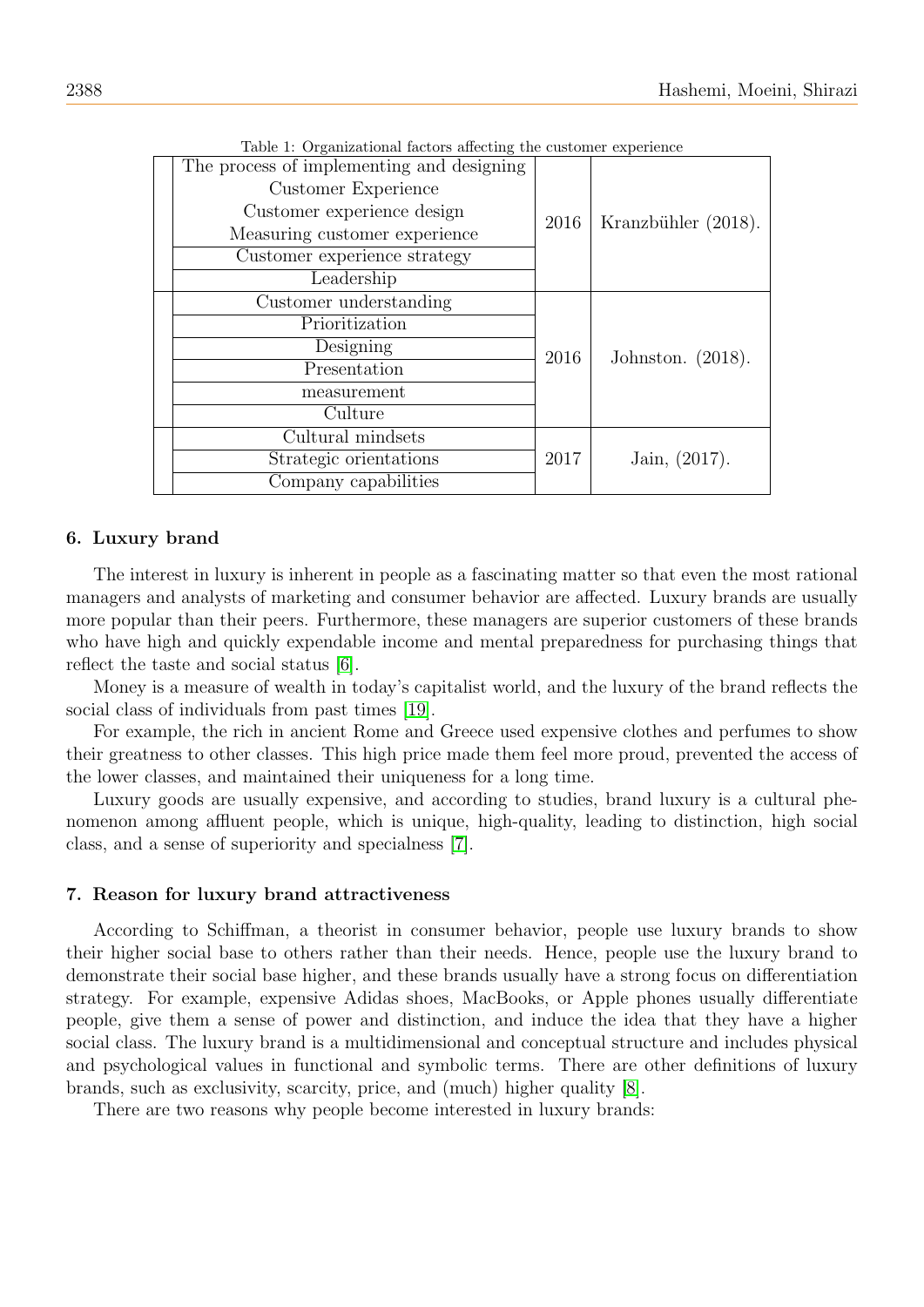# 7.1. Luxury brand profitability

Luxury brands' financial charts show that luxuryism remains an ATM that can generate high income and capital returns. Louis Vuitton's net profit-to-investment ratio in 1994 was more than 120%, while the optimal minimum ratio of financial managers in other industries was 15%. The same ratio was not available to all companies, but it could be on the other side of the coin.

# 7.2. Tendency and desire

Creative designers are born every day to add new codes of taste and excellence and create their fashion and luxury homes. These people should remember the three primary conditions for creating a luxury strategy at the beginning of the activity:

- The product should create social value for its owners.
- The product should have the power of dreaming for a sufficient number of people.
- The company must be small enough [\[15\]](#page-15-10).

## 8. Luxury brand and customer experience

Today, customer experience management has a unique position in all industries, even mobile and computer equipment, because identifying factors affecting consumer behavior helps companies achieve their customer and brand strategies to obtain maximum marketing goals [\[17\]](#page-15-11).

Investing in quality products is a strategic advantage, and many companies increase the value of their brand for the customer by raising the level of products [\[9\]](#page-15-12).

The customer experience of the luxury brand is the main challenge of this research because today, the experience can engrave in the customer's mind as one of the most potent factors that can lead the customer to return and purchase or recommend the organization to others.

The customer experience has several significant benefits:

- 1. Improving and maintaining existing customers by creating a pleasant experience
- 2. Improving the long-term customer loyalty
- 3. Increasing customer retention
- 4. Reducing the cost and time of training
- 5. Enhancing income from cross-sectional and continuous sales
- 6. Making the relationship between central values of the organization
- 7. Ensuring the acceptance of laws and regulations
- 8. Creating a competitive differentiation [\[10\]](#page-15-13).

Organizations invest in customer experience management to ensure steady and positive customers interaction and reduce costs. The primary element of the customer experience is the quality review, organization assessment, and human resource training. Generally, customer experience management is based on a 360-degree cycle of continuous performance improvement.

A good product can be made, but creating an excellent experience for return is not easy. From product shows, such as music concerts to high-quality advertising, and physical and online stores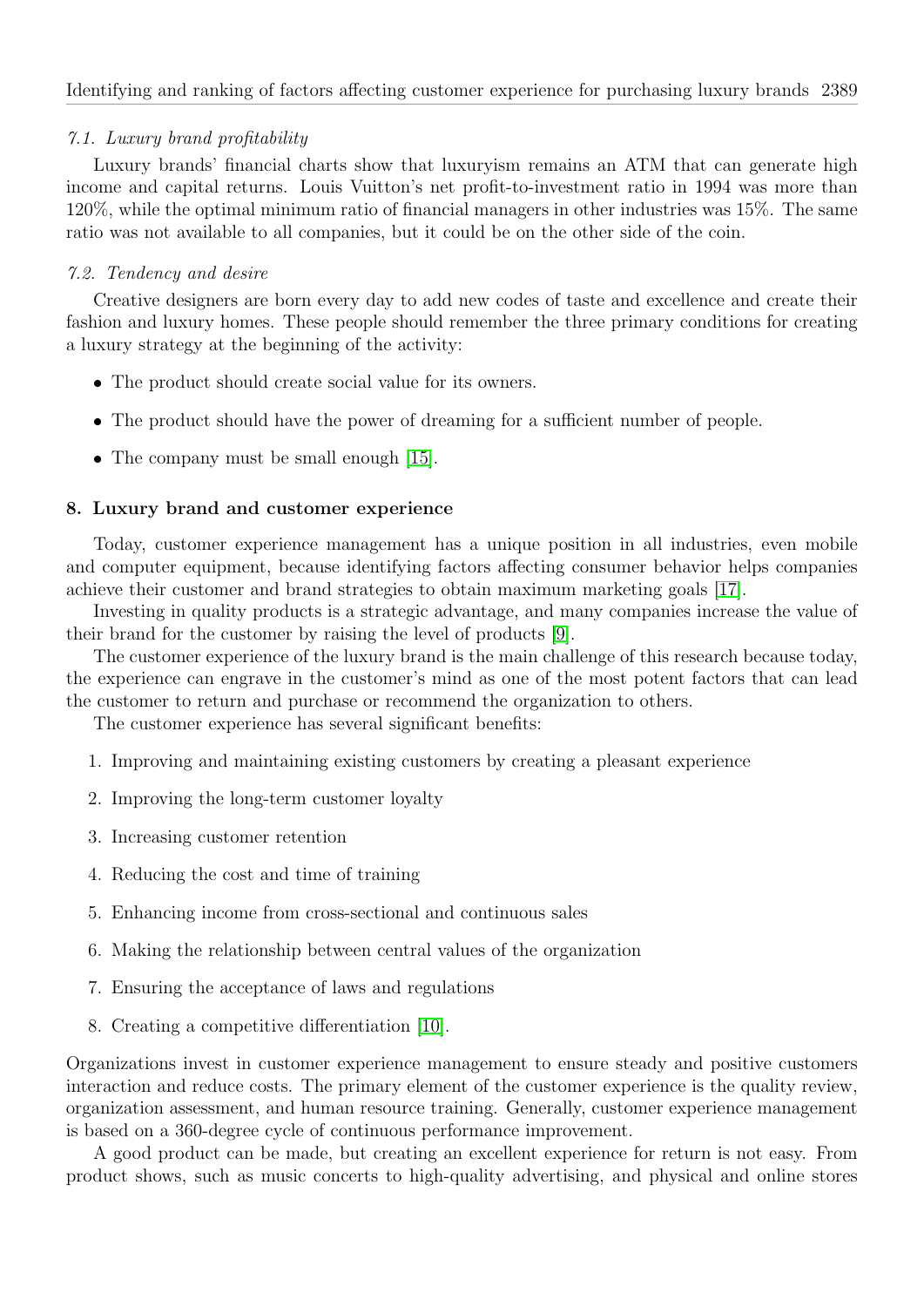that have transformed the shopping experience indicate that Apple has transformed the customer experience. An important aspect of Apple advertising is storytelling to create an experience in the customers, engage their emotions, and convert an ordinary purchase of Apple into an exciting event  $|14|$ .

Apple never engages in price warfare, generally keeps the price, which is often high, steady, and pays attention to its unimaginable, beautiful, and well-made value instead of thinking about price. Apple always emphasizes enriching the user experience through its products and accessories. Every time Apple launches a product, it ensures that it is worth paying this high price. This method can be used for any product and service by distinguishing the whole market [\[11\]](#page-15-15).

Apple has a long history of promoting its products through brand ambassadors and prominent people. Actors and actresses promote Apple products and participate in Apple advertisements on their social media platforms, such as Instagram. When a highly influential person introduces a product and tells their fans that it is good, a long and fruitful process begins [\[16\]](#page-15-16).

Every year, the Interbrand Institute announces the world's most valuable brands, and its most recent report (2020) published a list of the finest brands in the world, in which Apple is still one of the ten most valuable brands. This Institute evaluates a company's entire worth based on three factors: financial performance, brand impact on customer decisions, and brand strength. Many celebrities, actors, musicians, and athletes worldwide use Apple phones concerning the attractiveness of the products of this brand [\[13\]](#page-15-17). People who use Apple products, such as celebrities, think that they are more attractive to others. Apple products have a considerable profit margin, and Apple does not want to change this approach. Given that in today's young society, people are influenced by virtual media, celebrities, and their attitudes toward brands, one of the tools of difference are the use of Apple products, which have a relatively higher price than other phones [\[18\]](#page-15-18).

One of the reasons that attract Iranians to buy Apple iPhones is related to the feeling of luxury and opulence. Rich people like to flaunt their expensive possessions on social media, and Apple iPhones are a popular choice. Therefore, Apple is considered a symbol of luxury, and those who purchase an Apple product feel superior to their peers. Buying Apple in Iran, especially the newer models offers a sense of luxury because of the way the company designs and prices its products.

The second point is to create a sense of self-confidence. Apple iPhones, for example, have excellent technological features and appeal, which instills confidence in its users [\[12\]](#page-15-19).

This research aimed to rank factors affecting the customer experience by using luxury brands, which is acceptable for the audience to be luxurious and includes a wide range of customers in addition to the high price so that they can use the interview to find out more about the customer experience. Therefore, this research considered the products of the Apple brand (iPhone or iPad and tablet) as a luxury brand, which have been accepted by young people because of the sense of distinction. According to the researchers' review, no research has been conducted on the customer experience of purchasing luxury commercial brands using qualitative and phenomenological approaches. Therefore, the main problem of the research is understanding the customer experience of purchasing luxury commercial brands using a phenomenological approach.

#### 9. Research methodology

The research population was the purchasers of Apple products, including iPad, iMac, iPhone, Apple Watch, Apple TV, and Apple tablet, as well as academic experts who investigated in the field of customer experience and luxury brands. The sampling was continued until theoretical saturation, and phenomenology and mixed-method were used to conduct the research. The two basic approaches in phenomenology were descriptive and interpretive phenomenology.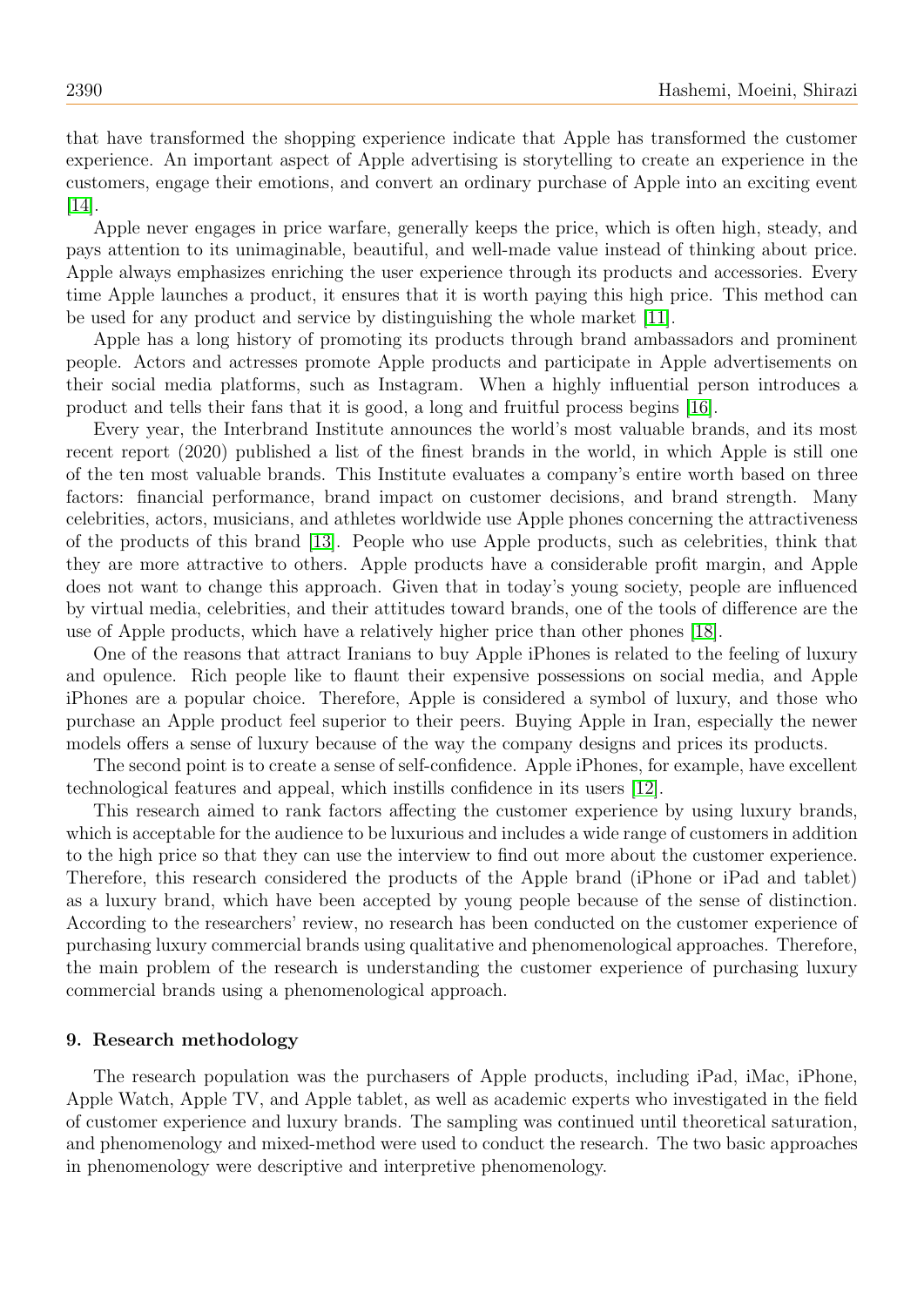An interpretive approach was used to deeply interpret the participants' experience, in which the researcher and participants have a prior understanding of the subject, which cannot be interpreted. Six steps have been recommended for hermeneutic phenomenological strategy, which has also been used to consider components in sampling in qualitative research. These steps include orienting towards the nature of the experience of living, explaining the experience as it is lived, analyzing the data using phenomenological cognitive reflections, phenomenological writing similar to grounded note-taking, maintaining a continuous and robust relationship with the phenomenon, and establishing balance in the research context. The phenomenological cognitive reflections can identify concepts, themes, and categories similar to coding in other qualitative methods such as grounded theory. Therefore, sampling in this section is based on objectives in applied research to identify the factors affecting the customer experience of purchasing luxury brands. Hence, 18 people were selected to participate in this study using the snowball method. The critical point of selecting participants was purchasing Apple products in the past year. In addition, it is crucial to pay attention to theoretical adequacy (saturation) regarding the sample size and volume in qualitative research. The saturation adequacy was achieved when adding new units to new information to build a theme in this study after 17 people reached saturation adequacy. Table 2 shows the demographic characteristics of the interviewees, who were 13 female and 5 male between the ages of 17 and 38.

|            | rapic 2. Demographic enaracteristics or the participation |        |      |                        |                                       |         |          |            |                                           |                      |                           |
|------------|-----------------------------------------------------------|--------|------|------------------------|---------------------------------------|---------|----------|------------|-------------------------------------------|----------------------|---------------------------|
| Interviews |                                                           | Sex    |      | Age<br>range           | Marital status<br>Occupational status |         |          |            | Educational status<br>(student.graduated) |                      |                           |
| Quantity   | Time<br>average                                           | Female | Male | Age                    | Single                                | Married | Employed | Unemployed | Diploma                                   | Bachelor's<br>degree | Masters'<br>and<br>higher |
| 18         | $40 \text{ min}$                                          | 13     |      | 17 <sub>to</sub><br>38 | 18                                    |         | 10       |            |                                           | 14                   |                           |

Table 2: Demographic characteristics of the participants

The researcher studied young people aged 19 to 30 in Tehran who have bought Apple products such as iMac, iPhone, Apple Watch, Apple TV, and Apple tablet from specialized shopping malls and passages of phones and computer equipment such as Paytakht, Reza, Aladdin, and Kourosh. The sampling was performed by the convenience method according to the assurance of adequate return of the questionnaire (10% confidence margin) and the use of Cochran's table (384 questionnaires). The questionnaire consisted of 28 questions based on a five-point Likert scale from strongly disagree (1) to strongly agree (5). The Structural Equation Model (SEM) technique was used by Partial Least Squares (PLS) path modeling method to evaluate the validity of the structure (convergent and divergent validity). In addition, three criteria of Factor Loading coefficients, Cronbach's alpha, and Composite Reliability were used to evaluate the reliability of the questionnaire.

# 10. Results

The results of the interviews were analyzed by phenomenological method, and the text of the interviews was reviewed several times. Then, the data were broken down into semantic units in sentences and paragraphs related to the primary meaning, which were reviewed several times. Then, the appropriate codes of each semantic unit were written, and the codes were classified based on semantic similarity. The analysis process was repeated in the same way with the addition of each interview, and the interviews continued until theoretical saturation was reached. The criterion for achieving theoretical saturation was repetition in the extracted codes. In the open coding stage, 130 codes were identified, presented in Table 3 with the considerations made to the six main dimensions.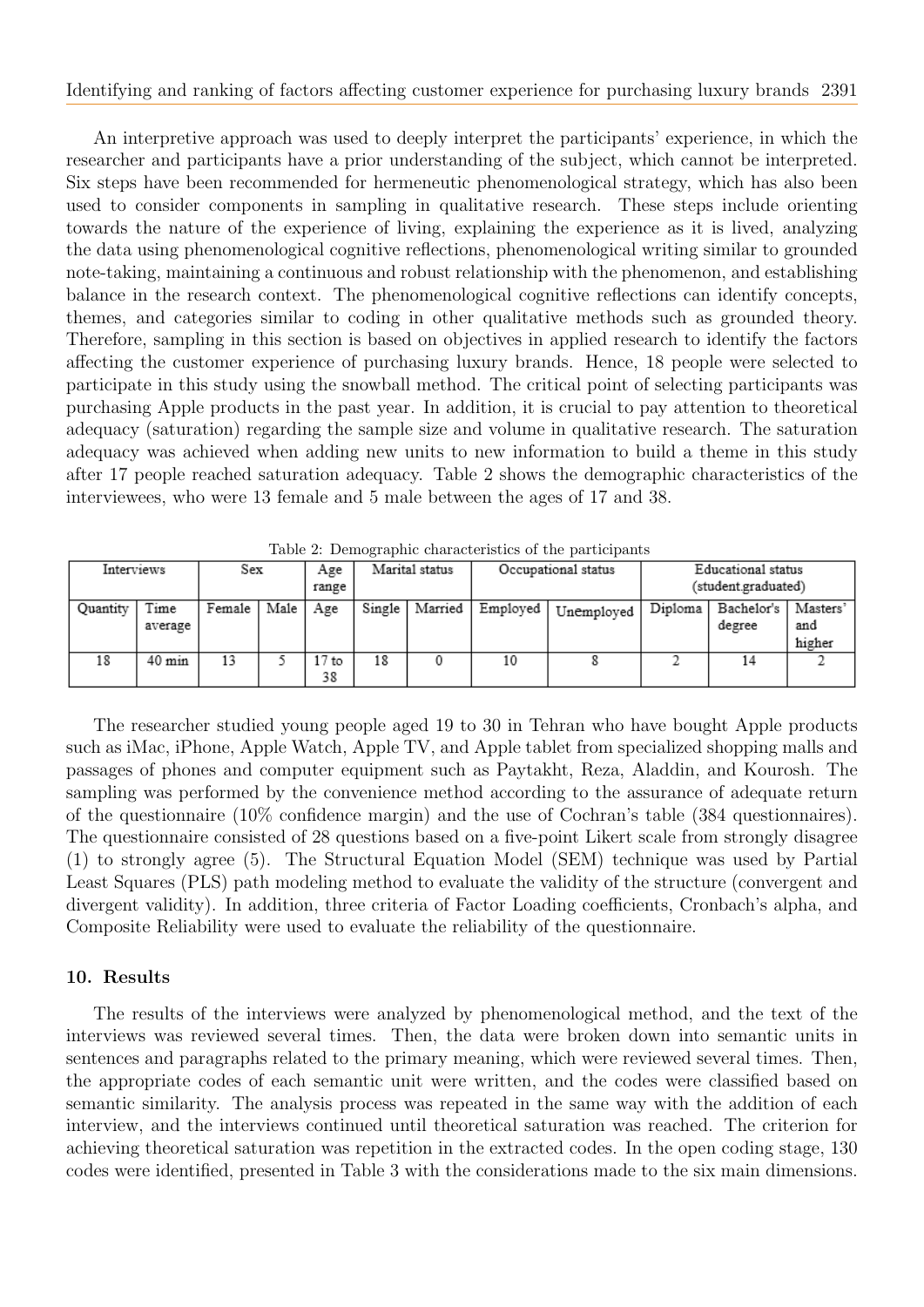| Main category                        | Sub-category                                                                                                                                                                                |
|--------------------------------------|---------------------------------------------------------------------------------------------------------------------------------------------------------------------------------------------|
| <b>Brand</b> trust                   | Brand believability, intention to repurchase, increase profitability, word of mouth, better<br>perception of brand quality, brand dependence                                                |
| Prestige<br>pricing                  | Better mental image of the brand, more value, brand equity, mental image pricing<br>High customer engagement, social difference                                                             |
| <b>Customer</b><br>experience        | Minimum time to receive the brand, orderliness of the brand sales staff, perceived quality of the<br>brand<br>Verbal advertising of the brand, providing unconditional after-sales service. |
| <b>Brand</b><br><b>Awareness</b>     | Luxury brand quality, brand association, brand function, country of origin                                                                                                                  |
| <b>Brand</b><br>satisfaction         | Brand assurance, brand honesty, brand evaluation, reasonable price, brand customization, brand<br>love                                                                                      |
| Luxury brand<br>consumer<br>behavior | Income differentiation, social class differentiation, cultural differentiation, consumption for show<br>off, social differentiation                                                         |

Table 3: Customer experience model indicators of luxury brand

The researcher determined the weight factors affecting the customer experience of purchasing luxury brands using the Step-Wise Weight Assessment Ratio Analysis (SWARA) method. This method is one of the new multi-criteria decision-making methods introduced in 2010 by Violeta Kershaline and Zavadskas, and Turskis. In this method, the experts first arrange the criteria in order of importance, and the critical criterion is placed first and gets a score of one. Then, the relative importance of each criterion compared to the previous criteria was determined, and finally, the existing indicators are ranked based on the average values of relative importance [\[23\]](#page-16-6) (Table [7\)](#page-10-0)  $(S_i).$ 

In the third step of the SWARA method, the coefficient  $(K_i)$  was calculated, which is one for the index of creating a pleasant experience, which is the most important. This value has also been calculated for other model indicators of customer experience management. The following equations were used to calculate the initial weight of each criterion.

$$
Q_i = \frac{Q_{i-1}}{K_i}
$$
  
\n
$$
Q_1 = 1
$$
  
\n
$$
Q_2 = \frac{Q_1}{K_2} = \frac{1}{1.09} = 0.917
$$
  
\n
$$
Q_3 = \frac{Q_2}{K_3} = \frac{0.917}{1.24} = 0.740
$$

These values are listed in the "Initial Weight" column in Table [7.](#page-10-0) The linear normalization method was according to the following equation to calculate the final weight.

$$
W_i = \frac{Q_i}{\sum Q_i}
$$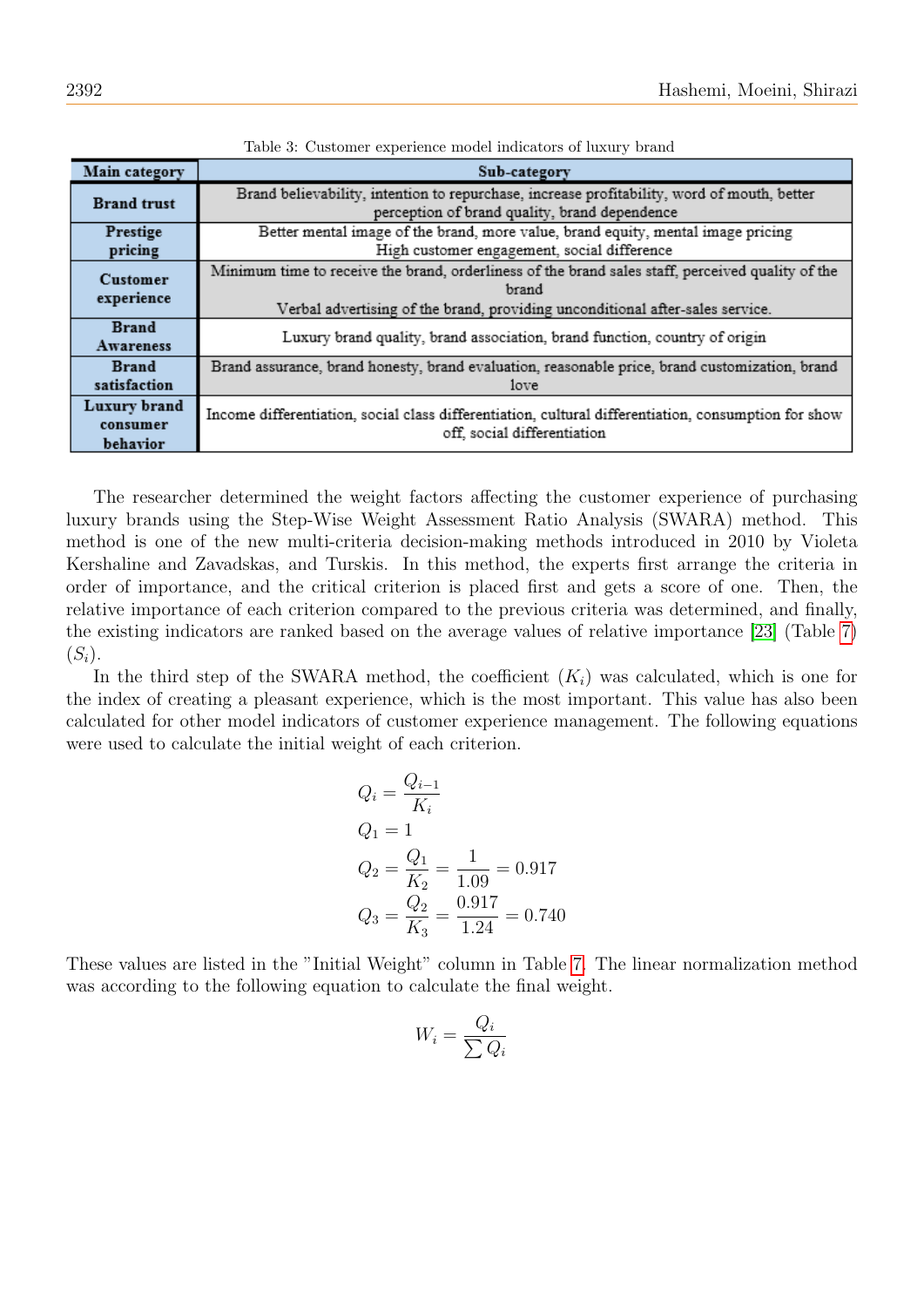| Sub-category                                   | Medium relative<br>importance | Ki    | <b>Initial</b><br>weight | Normal<br>weight |
|------------------------------------------------|-------------------------------|-------|--------------------------|------------------|
| Brand believability                            | 0.09                          | 1.09  | 0.917                    | .01182           |
| Intent to repurchase                           | 0.24                          | 1.24  | 0.74                     | 0.0953           |
| Increasing profitability                       | 0.05                          | 1.05  | 0.705                    | .00908           |
| Word of mouth                                  | 0.19                          | 1.19  | .0959                    | 0.0763           |
| Better perception of brand quality             | 0.27                          | 1.27  | 0.466                    | 0.0601           |
| brand dependence                               | 0.11                          | 1.11  | 0.42                     | 0.0541           |
| Better mental image of brand                   | 0.05                          | 5.10  | 0.4                      | 0.0515           |
| More value                                     | 0.09                          | 1.09  | 0.367                    | 0.0473           |
| brand equity                                   | 0.12                          | 1.12  | 0.328                    | 0.0422           |
| mental image pricing                           | 0.21                          | 1.21  | 0.271                    | 0.0349           |
| High customer engagement                       | 0.18                          | 1.12  | 0.23                     | 0.0296           |
| social difference                              | 0.25                          | 1.25  | 0.184                    | 0.0237           |
| Minimum time to receive the brand              | 0.18                          | 1.18  | 0.156                    | 0.02             |
| orderliness of the brand sales staff           | 0.31                          | 1.31  | 0.119                    | 0.0153           |
| perceived quality of the brand                 | 0.04                          | 1.04  | 0.114                    | 0.0147           |
| Verbal advertising of the brand                | 0.11                          | 1.11  | 0.103                    | 0.0133           |
| providing unconditional after-sales<br>service | 0.21                          | 1.21  | 0.085                    | 0.011            |
| Income differentiation                         | 0.09                          | 1.09  | 0.078                    | 0.0101           |
| social class differentiation                   | 0.013                         | 1.013 | 0.077                    | 0.0099           |
| cultural differentiation                       | 0.09                          | 1.09  | 0.071                    | 0.0091           |
| consumption for show off                       | 0.12                          | 1.12  | 0.063                    | 0.0081           |
| social differentiation                         | 0.22                          | 1.22  | 0.052                    | 0.0067           |
| Brand assurance                                | 0.31                          | 1.31  | 0.039                    | 0.0051           |
| brand honesty                                  | 0.07                          | 1.07  | 0.037                    | 0.0048           |
| brand evaluation                               | 0.011                         | 1.011 | 0.036                    | 0.0047           |
| reasonable price                               | 0.09                          | 1.09  | 0.033                    | 0.0043           |
| brand customization                            | 0.21                          | 1.21  | 0.028                    | 0.0036           |
| brand love                                     | 0.04                          | 1.04  | 0.027                    | 0.0034           |
| Luxury brand quality                           | 0.06                          | 1.06  | 0.025                    | 0.0032           |
| brand association                              | 0.011                         | 1.011 | 0.036                    | 0.0047           |
| brand function                                 | 0.09                          | 1.09  | 0.033                    | 0.0043           |
| country of origin                              | 0.21                          | 1.21  | 0.028                    | 0.0036           |

Table 4: Prioritization of customer experience indicators of purchasing a luxury brand using the SWARA method

# 11. Evaluation of measurement model variables

## 11.1. Reliability (factor loads, Cronbach's alpha, and composite reliability)

The most basic reliability criterion is the examination of factor loads, which must be above 0.5 to be approved. The numbers shown in reflective models on the path between structures and representations represent the factor load. The results indicate that the variance between the structure and its characteristics is greater than the measurement error variance of that structure. The factor loads resulting from the implementation of the model reveal that all measures have a proper factor load (Table [5\)](#page-9-0).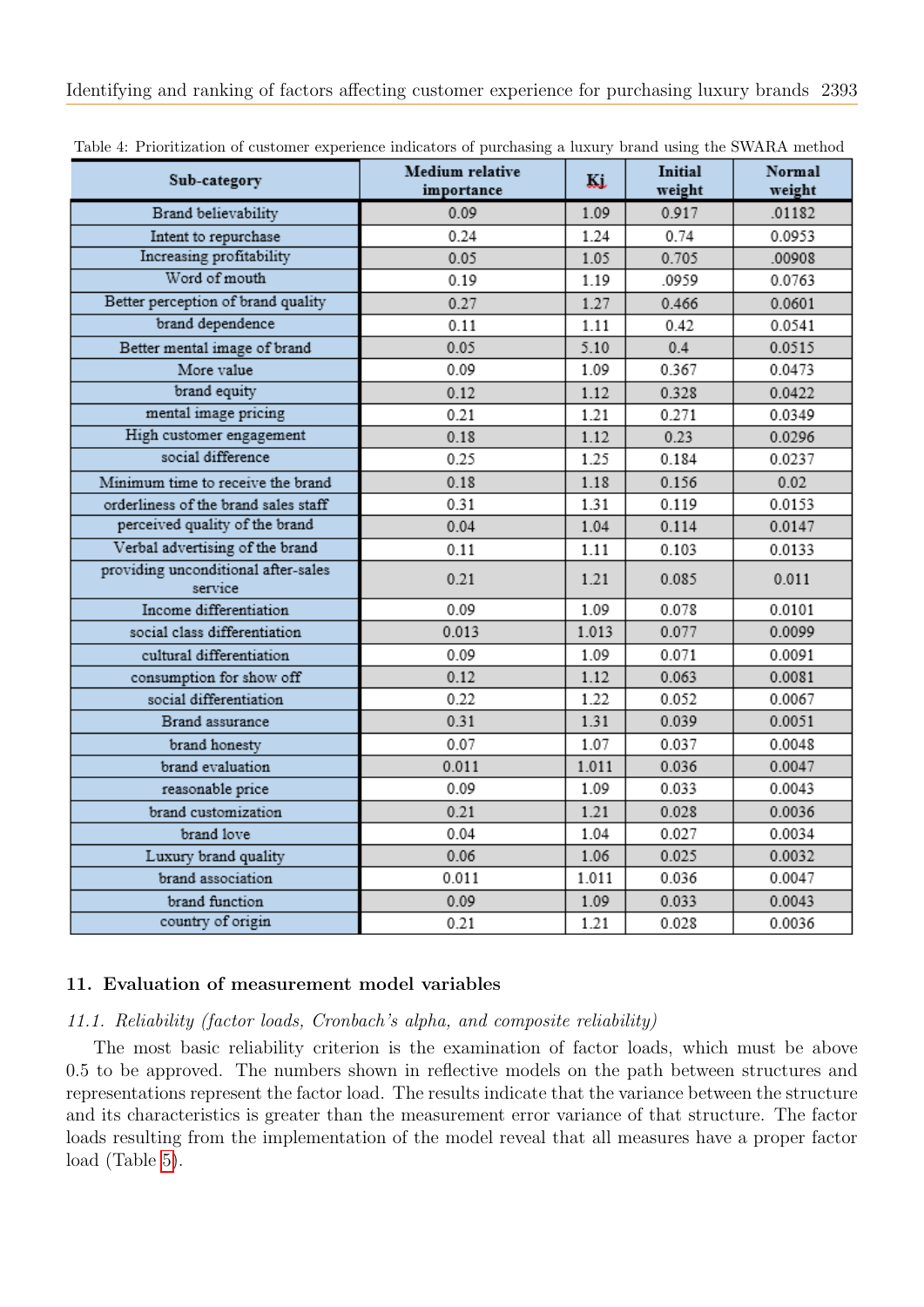<span id="page-9-0"></span>

| Structure                        | <b>Measures (indicators)</b>                | factor load |
|----------------------------------|---------------------------------------------|-------------|
| (variable)<br><b>Brand trust</b> |                                             | 0.559       |
|                                  | Brand believability                         |             |
|                                  | Intent to repurchase                        | 0.632       |
|                                  | Increasing profitability                    | 0.634       |
|                                  | Word of mouth                               | 0.881       |
|                                  | Better perception of brand quality          | 0.614       |
|                                  | brand dependence                            | 0.861       |
| Prestige pricing                 | Better mental image of brand                | 0.695       |
|                                  | More value                                  | 0.990       |
|                                  | brand equity                                | 0.910       |
|                                  | mental image pricing                        | 0.545       |
|                                  | High customer engagement                    | 0.666       |
|                                  | social difference                           | 0.643       |
| Customer                         | Minimum time to receive the brand           | 0.929       |
| experience                       | orderliness of the brand sales staff        | 0.602       |
|                                  | perceived quality of the brand              | 0.626       |
|                                  | Verbal advertising of the brand             | 0.744       |
|                                  | providing unconditional after-sales service | 0.776       |
| Brand                            | Luxury brand quality                        | 0.552       |
| Awareness                        | brand association                           | 0.597       |
|                                  | brand function                              | 0.700       |
|                                  | country of origin                           | 0.531       |
| Brand                            | Brand assurance                             | 0.797       |
| satisfaction                     | brand honesty                               | 0.551       |
|                                  | brand evaluation                            | 0.992       |
|                                  | reasonable price                            | 0.886       |
|                                  | brand customization                         | 0.601       |
|                                  | brand love                                  | 0.526       |
|                                  | Income differentiation                      | 0.722       |
|                                  | social class differentiation                | 0.883       |
|                                  | cultural differentiation                    | 0.552       |
| Luxury brand                     | consumption for show off                    | 0.990       |
| consumer<br>behavior             | social differentiation                      | 0.824       |

Table 5: Variables and factor loads

Cronbach's alpha is an indicator for reliability analysis, representing a solid tradition in structural equations to estimate reliability through the internal correlation of representations. The composite reliability is another criterion with advantages over the traditional Cronbach's alpha method for calculating reliability. In the advantage of composite reliability, the structure reliability is calculated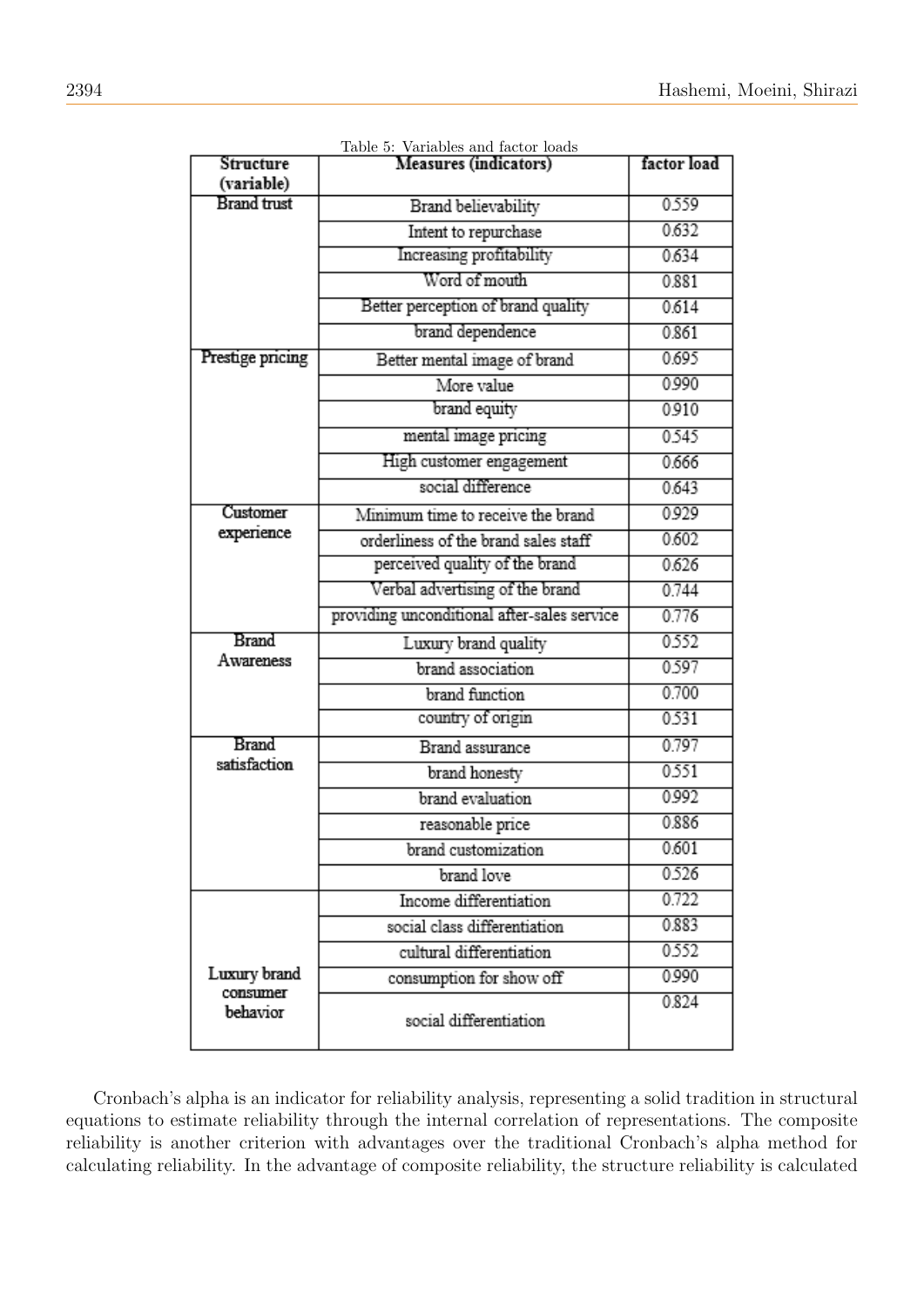according to the correlation of their structures. In addition, the indicators with higher factor load are more important to calculate the composite reliability. Therefore, both of these criteria are used to better measure reliability. Values above 0.7 indicate acceptable reliability of the measurement models in the case of Cronbach's alpha and composite reliability. According to Table ??, the reliability of the measurement model is confirmed from the perspective of Cronbach's alpha and the composite reliability.

| <b>Structure</b> | <b>Brand</b><br><b>Brand</b><br><b>Brand</b> |       | Customer  | Pricing    | <b>Brand</b> |              |
|------------------|----------------------------------------------|-------|-----------|------------|--------------|--------------|
|                  | behavior                                     | trust | Awareness | experience | Pricing      | satisfaction |
| Alpha $> 0.7$    | 0.936                                        | 0.859 | 0.926     | 0.779      | 0.941        | 0.869        |
| CR > 0.7         | 0.807                                        | 0.830 | 0.769     | 0.844      | 0.852        | 0.866        |

Table 6: Organizational factors affecting the customer experience

# 12. Validity (convergent and divergent)

Fornell & Larcker introduced the Average Variance Extracted (AVE) criterion for convergent validity, which shows the degree of correlation of a structure with its characteristics. All measurement models of this study have good convergent validity because the value of Average Variance Extracted for all structures is more than 0.5.

<span id="page-10-0"></span>

|           | Table 7: Organizational factors affecting the customer experience |         |              |                        |                 |              |  |
|-----------|-------------------------------------------------------------------|---------|--------------|------------------------|-----------------|--------------|--|
| Structure | <b>Brand</b>                                                      | ∣ Brand | <b>Brand</b> | Customer               | $\vert$ Pricing | <b>Brand</b> |  |
|           | behavior                                                          | trust   |              | Awareness   experience | $\mid$ Pricing  | satisfaction |  |
| AVE > 0.5 | 0.698                                                             | 0.622   | 0.557        | 0.685                  | 0.589           | 0.698        |  |

Table 7: Organizational factors affecting the customer experience

Divergent validity is another criterion for measuring the fit of measurement models in the partial least squares method. Divergent validity is acceptable when the value of the second root of variance recovered for each structure is more significant than the common variance between that structure and the other structures in the model. Table [8](#page-10-1) shows the divergent validity of the model at the structural level in terms of the Fornell-Larcker criterion.

|  |  | Table 8: Divergent validity of research using Fornell-Larcker matrix |  |
|--|--|----------------------------------------------------------------------|--|
|--|--|----------------------------------------------------------------------|--|

<span id="page-10-1"></span>

| Structure    |       | Brand        | Pricing | <b>Customer</b> | Brand     | Brand | Brand    |
|--------------|-------|--------------|---------|-----------------|-----------|-------|----------|
|              |       | satisfaction |         | experience      | Awareness | trust | behavior |
| Brand        | 0.712 |              |         |                 |           |       |          |
| behavior     |       |              |         |                 |           |       |          |
| Brand        | 0.299 | 0.752        |         |                 |           |       |          |
| trust        |       |              |         |                 |           |       |          |
| Brand        | 0.285 | 0.175        | 0.867   |                 |           |       |          |
| Awareness    |       |              |         |                 |           |       |          |
| Customer     | 0.112 | 0.165        | 0.496   | 0.748           |           |       |          |
| experience   |       |              |         |                 |           |       |          |
| Pricing      | 0.268 | 0.198        | 0.295   | 0.196           | 0.699     |       |          |
| Brand        | 0.640 | 0.275        | 0.332   | 0.165           | 0.102     | 0.687 |          |
| satisfaction |       |              |         |                 |           |       |          |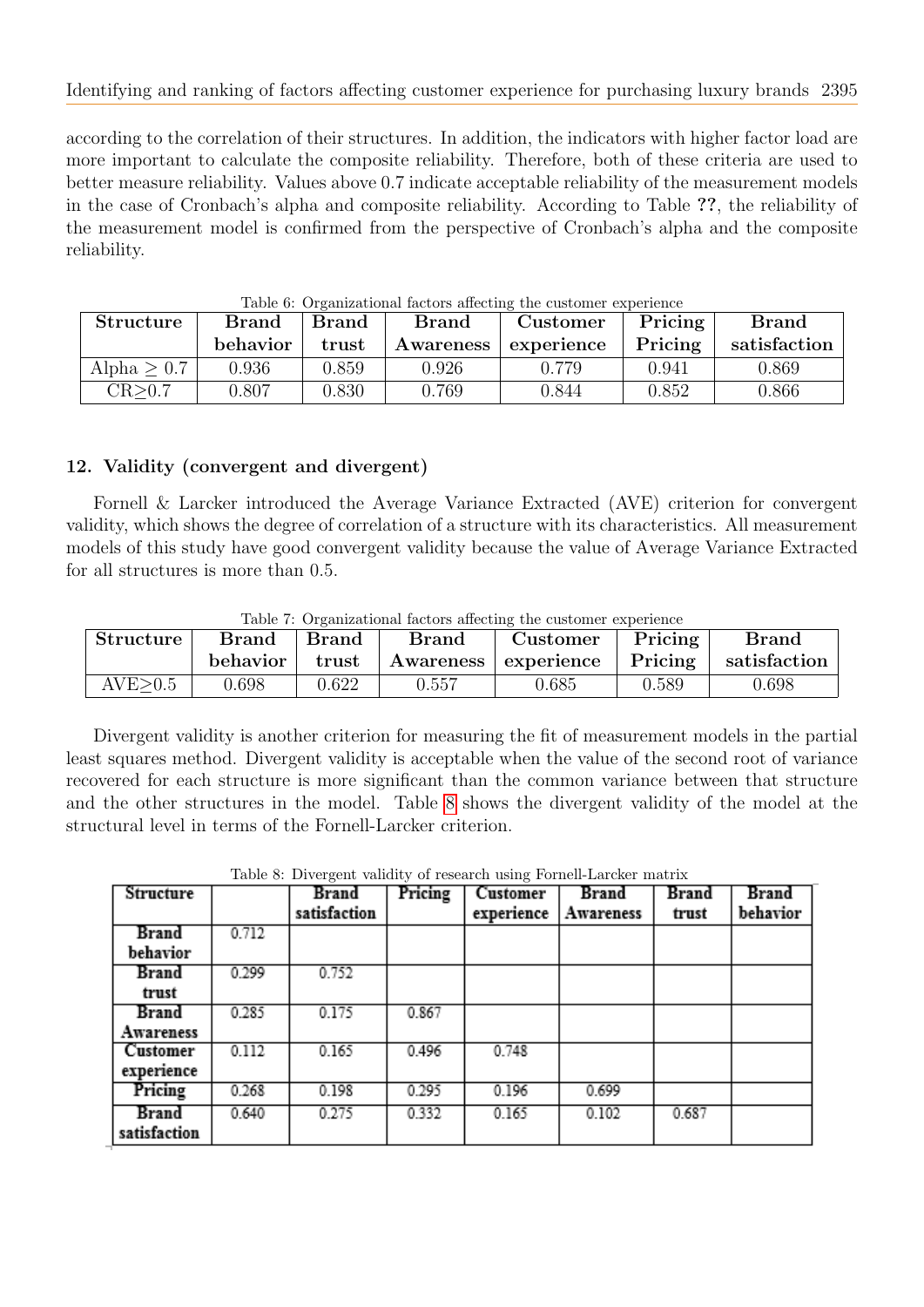## 13. Structural model evaluation

The fit of the measurement model examines the model, and the relationship of the hidden variables is explained in the structural model. The coefficient of determination and t-statistics are used to evaluate the model among the criteria of path coefficient. The numbers on the path of the structures are called the path coefficient, the standardized beta in regression, or the correlation coefficient in the structure to investigate the direct effect of variables. The numbers inside each circle represent the R Squares (R2) of the parent structure, whose value continuously varies between zero and one. A more significant coefficient of determination indicates that the regression line could better attribute the dependent variable changes to the independent variable.

|                                                      |                | Initial eigenvalue                             |                                         | Rotated loads  |                                            |                                         |
|------------------------------------------------------|----------------|------------------------------------------------|-----------------------------------------|----------------|--------------------------------------------|-----------------------------------------|
| Main component                                       | Total          | Percenta<br>ge of<br>variance<br>explaine<br>d | The<br>cumula<br>tive<br>percent<br>age | Total          | Percentag<br>e of<br>variance<br>explained | The<br>cumulati<br>ve<br>percenta<br>ge |
| Brand believability                                  | 13.880         | 20.412                                         | 20.412                                  | 4.066          | 5.980                                      | 5.980                                   |
| Intent to repurchase                                 | 3.379          | 4.969                                          | 25.381                                  | 3.997          | 5.878                                      | 11.858                                  |
| Increasing profitability                             | 2.583          | 3.799                                          | 29.179                                  | 3.803          | 5.592                                      | 17.450                                  |
| Word of mouth                                        | 2.480          | 3.384                                          | 32.827                                  | 2.679          | 3.940                                      | 21.390                                  |
| Better perception of brand quality                   | 2.326          | 3.421                                          | 36.247                                  | 2.569          | 3.778                                      | 25.168                                  |
| brand dependence                                     | 2.059          | 3.029                                          | 39.276                                  | 2.511          | 3.692                                      | 28.860                                  |
| Better mental image of brand                         | 1.982          | 2.914                                          | 42.190                                  | 2.469          | 3.631                                      | 32.491                                  |
| More value                                           | 1.846          | 2.714                                          | 44.904                                  | 2.425          | 3.566                                      | 36.056                                  |
| brand equity                                         | 1.702          | 2.503                                          | 47.407                                  | 2.253          | 3.313                                      | 39.370                                  |
| mental image pricing                                 | 1.666          | 2.450                                          | 49.857                                  | 2.125          | 3.125                                      | 42.495                                  |
| High customer engagement                             | 1.621          | 2.384                                          | 52.240                                  | 2.092          | 3.077                                      | 45.571                                  |
| social difference                                    | 1.594          | 2.343                                          | 54.584                                  | 1.697          | 2.495                                      | 48.067                                  |
| Minimum time to receive the brand                    | 1.554          | 2.286                                          | 56.869                                  | 1.680          | 2.471                                      | 50.538                                  |
| orderliness of the brand sales staff                 | 1.508          | 2.218                                          | 59.087                                  | 1.676          | 2.465                                      | 53.002                                  |
| perceived quality of the brand                       | 1.469          | 2.161                                          | 61.249                                  | 1.675          | 2.463                                      | 55.465                                  |
| Verbal advertising of the brand                      | 1.337          | 1.966                                          | 63.214                                  | 1.674          | 2.462                                      | 57.928                                  |
| providing unconditional after-sales<br>service       | 1.327          | 1.952                                          | 65.166                                  | 1.671          | 2.458                                      | 60.386                                  |
| Luxury brand quality                                 | 1.310          | 1.927                                          | 67.093                                  | 1.656          | 2.436                                      | 62.821                                  |
| brand association                                    | 1.272          | 1.871                                          | 68.964                                  | 1.651          | 2.428                                      | 65.249                                  |
| brand function                                       | 1.215          | 1.787                                          | 70.751                                  | 1.638          | 2.409                                      | 67.657                                  |
| country of origin                                    | 1.152          | 1.695                                          | 72.446                                  | 1.626          | 2.391                                      | 70.049                                  |
| Brand assurance                                      | 1.089          | 1.601                                          | 74.047                                  | 1.605          | 2.361                                      | 72.409                                  |
| brand honesty                                        | 1.055          | 1.551                                          | 75.599                                  | 1.595          | 2.346                                      | 74.755                                  |
| brand evaluation                                     | 1.001          | 1.472                                          | 77.071                                  | 1.574          | 2.315                                      | 77.071                                  |
| reasonable price                                     | 1.152          | 1.695                                          | 72.446                                  | 1.626          | 2.391                                      | 70.049                                  |
| brand customization                                  | 1.089          | 1.601                                          | 74.047                                  | 1.605          | 2.361                                      | 72.409                                  |
| brand love                                           | 1.055          | 1.551                                          | 75.599                                  | 1.595          | 2.346                                      | 74.755                                  |
| Income differentiation                               | 1.001          | 1.472                                          | 77.071                                  | 1.574          | 2.315                                      | 77.071                                  |
| social class differentiation                         | 1.215          | 1.787                                          | 70. 751                                 | 1.638          | 2.409                                      | 67.657                                  |
| cultural differentiation<br>consumption for show off | 1.152<br>1.089 | 1.695<br>1.601                                 | 72.446<br>74.047                        | 1.626<br>1.605 | 2.391<br>2.361                             | 70.049<br>72.409                        |
| social differentiation                               | 1.055          | 1. 551                                         | 75.599                                  | 1.595          | 2.346                                      | 74. 755                                 |

Table 9: Explained eigenvalues of variables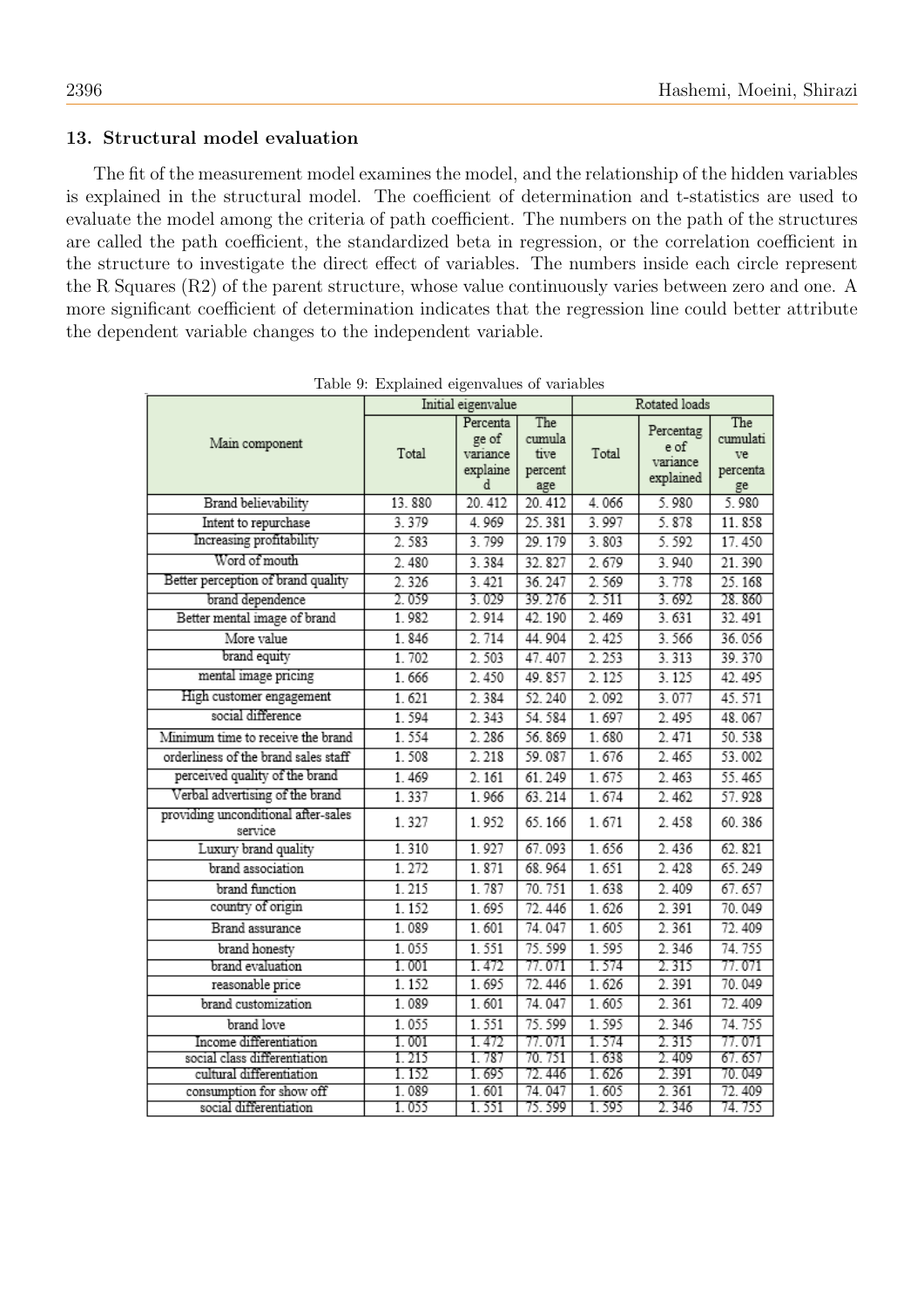# 14. Hypothesis testing and significance coefficients based on the structural model

The correlation of dependent and independent variables is examined in a significant way. The relationship between the two variables higher than the absolute value of 1.96 indicates a significant relationship between the two variables. The model with factor loads analyzes how independent variables affect the dependent ones. In Figures [2](#page-14-0) and [1,](#page-13-0) since the coefficients t for all paths were greater than 1.96, this path is significant, and the model is approved at a 95% confidence level.

| Path                                                                | Path<br>coefficient |
|---------------------------------------------------------------------|---------------------|
| Customer experience $\rightarrow$ Luxury brand consumer<br>behavior | 14.825              |
| Brand satisfaction $\rightarrow$ Prestige pricing                   | 7.372               |
| Prestige pricing $\rightarrow$ Brand thinking                       | 152.56              |
| Prestige pricing $\rightarrow$ Brand trust                          | 3193                |

Table 10: Research path coefficient

# 15. Criterion R Squares  $(R^2)$  or the coefficient of determination

The coefficient of determination is the main criterion for evaluating the endogenous variables of the structural model, which varies between zero and one. Determination coefficients of 0.67, 0.33, and 0.19 in PLS route models are described as significant, moderate, and weak, respectively.

When f the structures of a given internal path model describe an endogenous latent variable with a small number (one or two) of exogenous latent variables, the mean coefficient of determination is acceptable. However, when if the endogenous latent variable relies on several latent extrinsic variables, the value of the coefficient of determination must be at a significant level, i.e., more than 0.67. Otherwise, doubts are raised about the theoretical basis of the model, which shows that the model is incapable of describing the endogenous latent variables. The results are as follows after execution in PLS software:

<span id="page-12-0"></span>

| <b>Endogenous latent variables</b> | $\mathbf{R}^2$ |
|------------------------------------|----------------|
| <b>Brand behavior</b>              | 0635           |
| <b>Brand</b> trust                 | 0.780          |
| <b>Brand Awareness</b>             | 0.823          |
| Customer experience                | 0.816          |
| Pricing                            | $0.863 - 1$    |

Table 11: Coefficient of determination of variables

According to Table [11,](#page-12-0) the coefficient of determination for all variables is greater than 0.67, indicating the variables have been correctly identified.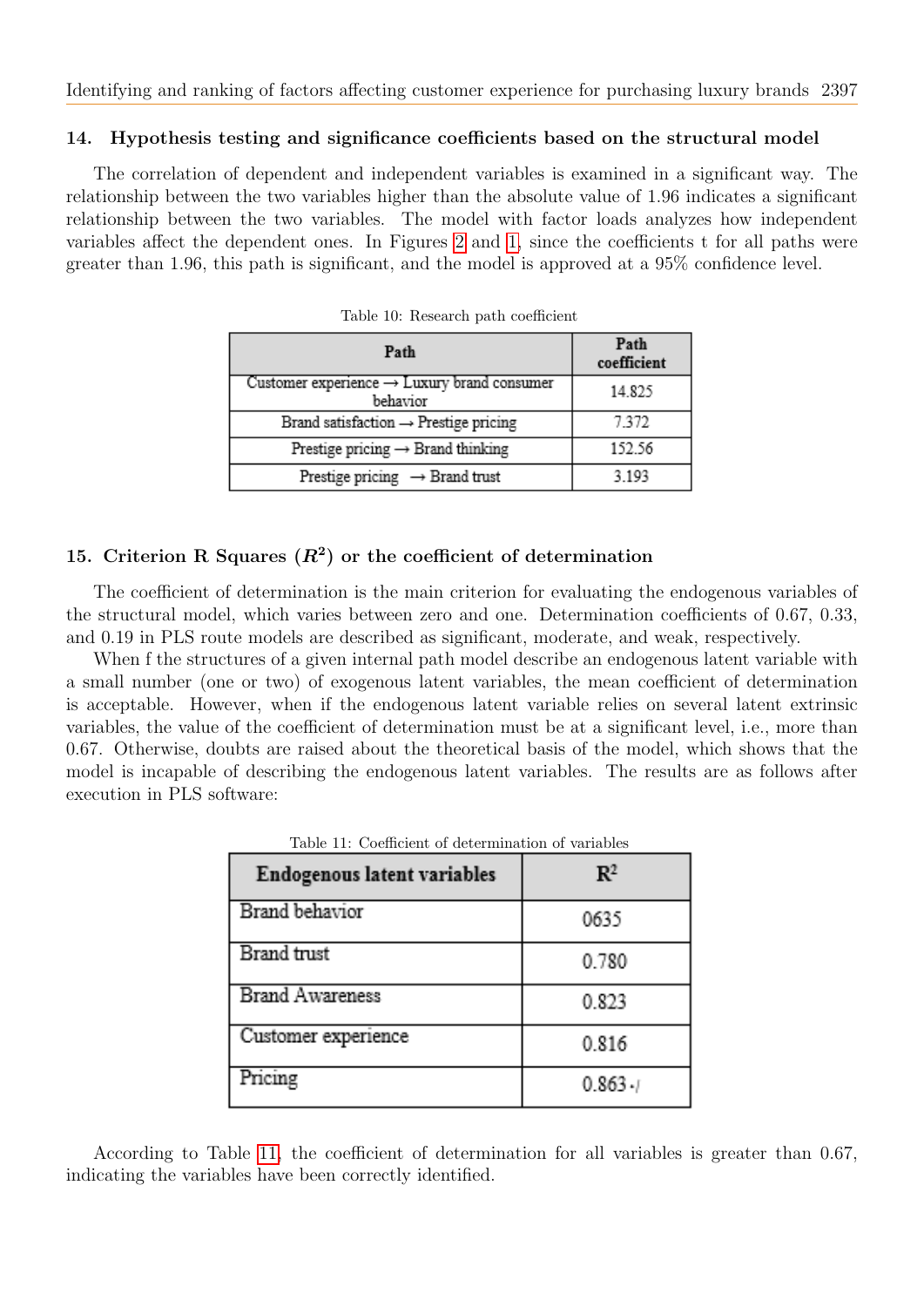<span id="page-13-0"></span>

Figure 1: Structural model of research with standard coefficients

## 16. The Goodness of Fit index (GOF)

This index examines the overall predictive ability of the model to evaluate the success of the tested model in predicting endogenous latent variables. The value is in the range of zero and one, and the value closer to the number one, indicates the appropriate quality of the structural model. This index is the square of the product of the average of the common values and the coefficients of determination. The values of 0.01, 0.25, and 0.36 are described as strong, medium, and weak, respectively. This index is between zero and one, and values close to one indicate the appropriate quality of the model [\[25\]](#page-16-4). This criterion is calculated using the following equation:

$$
GOF = \sqrt{0.781 \times 0.682} = 0.72
$$

The proper goodness of fit of the model is confirmed given the value obtained  $(GoF = 0.72)$ .

## 17. Results of confirmatory factor analysis

The overall fit index of the model indicates that the model used has a good fit and the collected data supports the conceptual model of the research. The model is close to its value, determining that the model has a good fit.

#### 18. Discussion and conclusion

The results revealed that a brand that creates value for people beyond meeting the normal needs and necessities of life could be a luxury brand. In other words, luxury brands are distinct from other brands due to their unique characteristics, so purchasing one is more of a differentiating social strategy. Due to their distinct characteristics, marketing these brands necessitates various strategies and a thorough understanding of market conditions. For the successful implementation of marketing strategies in this area, it is critical to understand the behavioral traits and customer decisions of these companies [\[28\]](#page-16-7). For a luxury brand, whether a product or a service, branding is one of the most challenging and sensitive marketing operations. The distinctive position of these brands requires different strategies to design their branding elements, including name, color, and logo design, which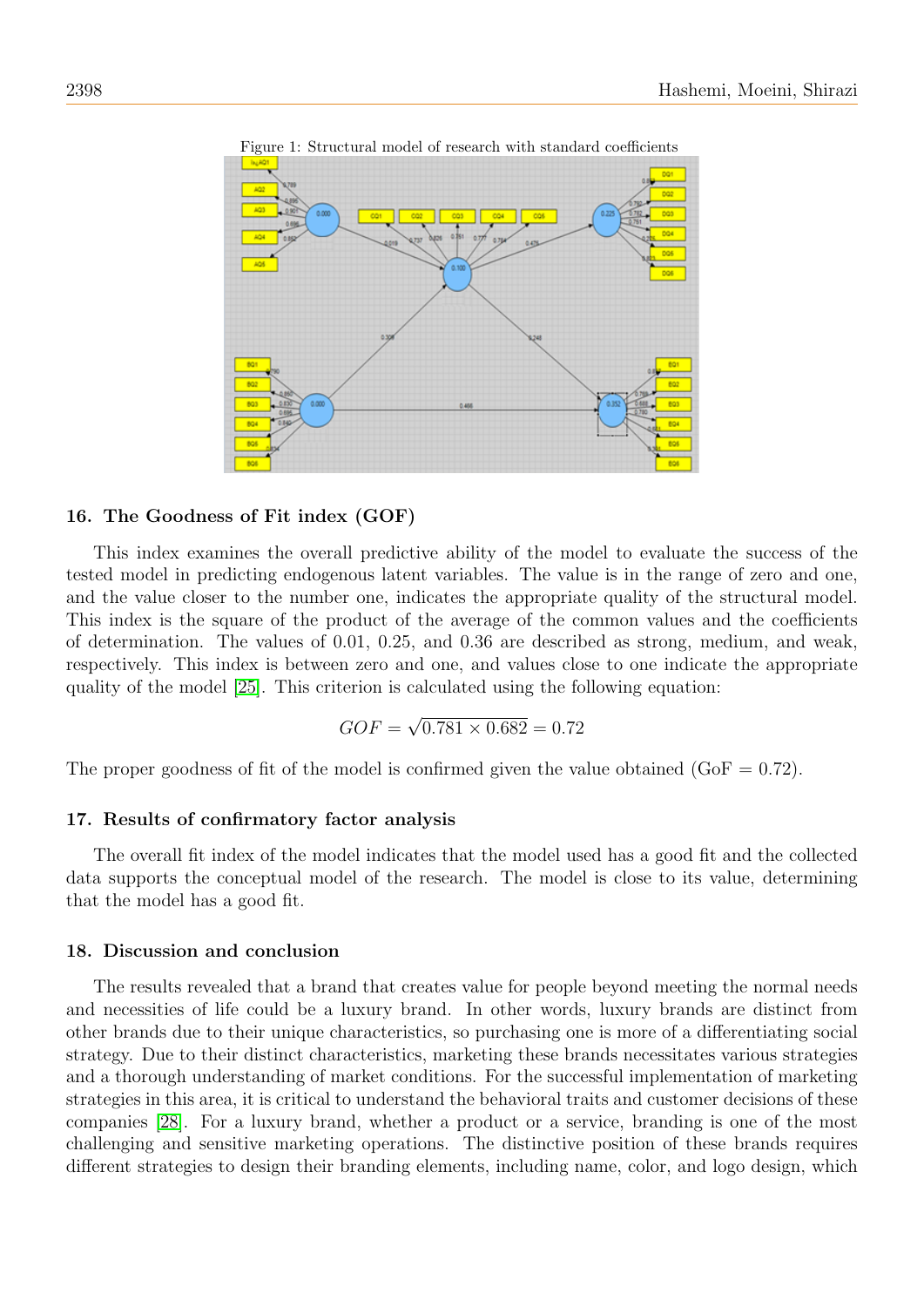<span id="page-14-0"></span>

Figure 2: Structural model of research in a significance mode

were consistent with those of Rahmani et al. Customers' belief in the luxury brand profoundly affects their experience and loyalty. One of the elements of a pleasant experience of a luxury brand is loyalty, which leads to word of mouth and advice to others. Creating a good brand experience is essential in the successful sale of a new product. Luxury brand marketing is concerned with conveying an image of quality, efficiency, and credibility and seeks to sell an experience relevant to the lifestyle defined for consumers of luxury goods. These results are in line with those of Rahimi et al. who realized that quality and efficiency are part of the luxury brand affiliation strategy [\[30\]](#page-16-8).

## 19. Research limitations

Most of the studies in this field have been theoretical, but this research conducted a practical evidence study from the perspective of various experts. Phenomenology in the present study is free from the limitations of quantitative methods (including pre-designed limited answers and options). Therefore, the interviewer is free to ask questions and express enlightening contemplative expressions in each interview, open and interviewed (due to creating an intimate atmosphere and based on research ethics), to provide desired answers in detailed language based on past experiences and away from various concerns. However, no previous study was found whose primary goal was to determine the factors affecting the customer experience while purchasing premium commercial brands. In other words, just a small number of components have been examined (rather than explained) theoretically or practically in previous studies. This study extensively and deeply explained the phenomenon of customer experience of purchasing luxury commercial brands so that some of the concepts extracted in the present study were not considered in previous studies, and therefore the present study could help. Creating a luxurious customer experience is one of the tools to acquire customers. These brands go beyond and provide unique customer service that should always be considered a factor of success [\[29\]](#page-16-9).

## 20. Suggestions for future researchers

Researchers should consider that the luxury brand is trying to create a highly focused experience among real customers, which is the opposite of marketing operations in the public product market. Companies have several concentrated efforts together to acquire a wide range of customers.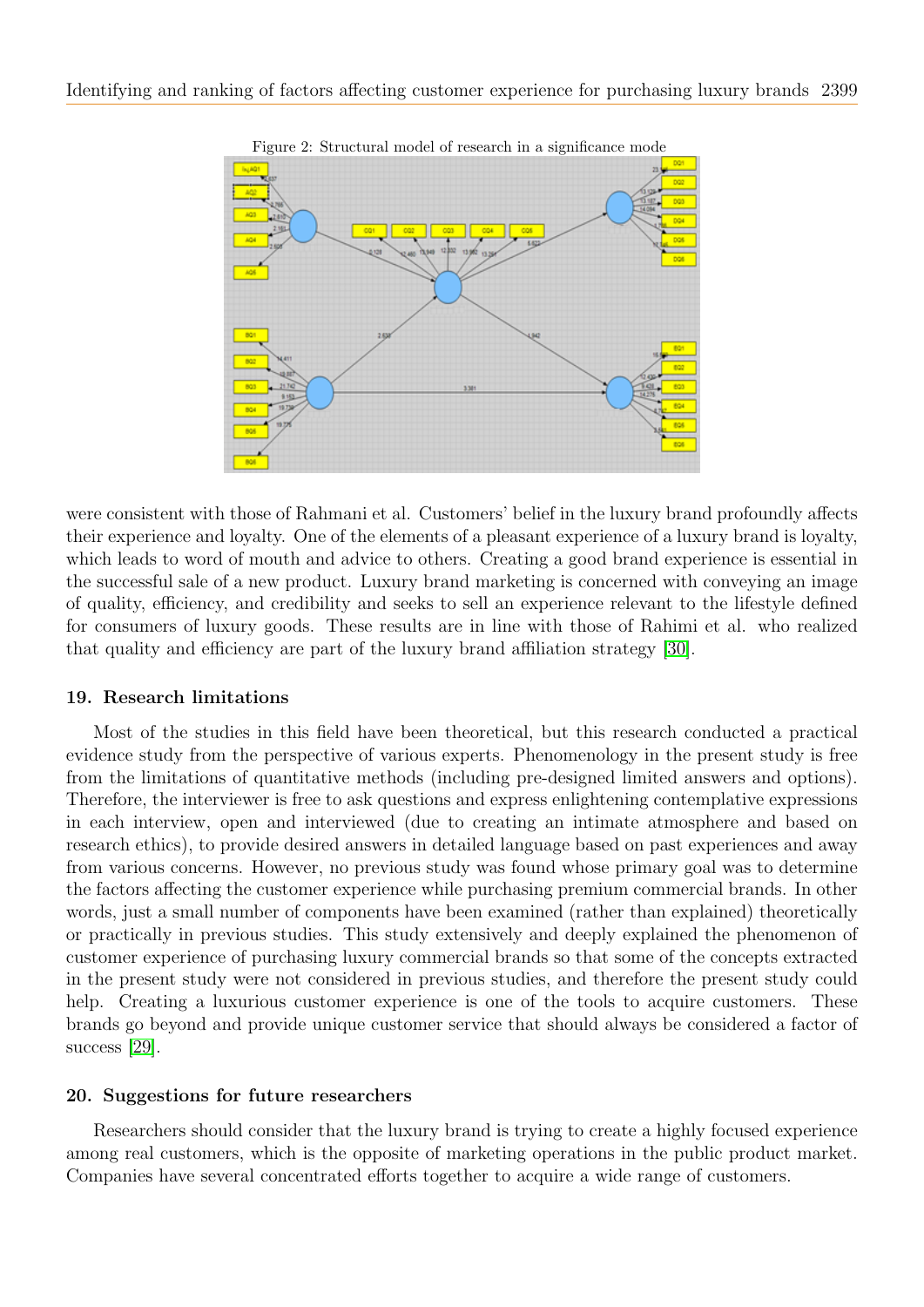Public brands define their customers and then place them in the heavy volume of creative advertising to purchase their products.

The simple design used to be enough for luxury brand stores, but now they have to consider multidimensional design so that the presentation space has to be integrated with the brand's beliefs. The luxury brand has the opposite role, and the customers are drawn to it [\[32\]](#page-16-10).

In other words, extending the customers of a luxury brand reduces their value, and thus only loyal customers remain. The length of interviews with participants, which is especially common in qualitative research, is one of the most common limitations. In this study, the change of interview time and re-coordination occurred many times.

### References

- <span id="page-15-3"></span>[1] P. AIP, J. DMF and M. MAR, The effects of perceived value on loyalty: The moderating effect of market orientation adoption, Serv. Bus. 11(1) (2017) 93–116.
- <span id="page-15-0"></span>[2] D. Andreini, G. Pedeliento, L. Zarantonello, and C. Soleiro, A renaissance of brand experience: Advancing the concept through a multi-perspective analysis, J. Bus. Res. 91(61) (2018) 123–133.
- <span id="page-15-1"></span>[3] K. Aro, K. Suomi and S. Saraniemi, Antecedents and consequences of destination brand love–a case study from Finnish Lapland, Tourism Manag. 67(40) (2018) 66–75.
- <span id="page-15-2"></span>[4] L. Becker and E. Jaakkola, Customer experience: Fundamental premises and implications for research, J. Acad. Market. Sci. 25(13) (2020) 410–423.
- <span id="page-15-5"></span>[5] R. Bravo, E. Martinez and J.M. Pina, Effects of service experience on customer responses to a hotel chain, Int. J. Contemp. Hosp. Manag. 46(35) (2018) 110–119.
- <span id="page-15-6"></span>[6] R.N. Bolton, J.R. McColl-Kennedy, L. Cheung, A. Gallan, C. Orsingher, L. Witell and M. Zaki, Customer experience challenges: Bringing together digital, physical and social realms, J. Serv. Manag. 29(5) (2018) 776– 808.
- <span id="page-15-8"></span>[7] J.D. Chandler and R.F. Lusch, Service systems: A broadened framework and research agenda on value propositions, engagement, and service experience, J. Serv. Res. 18(1) (2015) 6–22.
- <span id="page-15-9"></span>[8] D. Chaney, R. Lunardo and R. Mencarelli, Consumption experience: Past, present and future, Qual. Market Res. Int. J. 21(4) (2018) 402–420.
- <span id="page-15-12"></span>[9] P. Danese, V. Manfè and P. Romano, A systematic literature review on recent lean research: State-of-the-art and future directions, Int. J. Manag. Rev. 20(2) (2018) 579–605.
- <span id="page-15-13"></span>[10] J. Dawes, Do data characteristics change according to the number of scale points used? An experiment using 5-Point, 7-Point and 10-Point scales, International Journal of Market Research. 50(11) (2018) 61–104.
- <span id="page-15-15"></span>[11] C G. Ding and T.H. Tseng, On the relationships among brand experience, hedonic emotions, and brand equity, Eur. J. Market. 49(7/8) (2015) 994–1015.
- <span id="page-15-19"></span>[12] M. Haghighi, T. Roshandel Arbatani, A. Rousta and A. Salehi, A Model for Multi-sensory Marketing in Tourism Destination Branding, J. Bus. Manag. 9(1) (2017) 63–82.
- <span id="page-15-17"></span>[13] R. Hamilton and L.L. Price, Consumer journeys: developing consumer-based strategy, J. Acad. Market. Sci. 47(2) (2019) 187–191.
- <span id="page-15-14"></span>[14] K. Hamilton and B.A. Wagner, Commercialised nostalgia: staging consumer experiences in small businesses, Eur. J. Market. 48(5/6) (2014) 813–832.
- <span id="page-15-10"></span>[15] H.M. Jeon, D.H. Jeon, S.H. Kim and E.H. Ki, Consumers' perceptions of food service firms' philanthropy: Roles of fit and perceived authenticity, Soc. Behav. Pers. 48(3) (2020) 1–11.
- <span id="page-15-16"></span>[16] S. Hung, M. Cheng and P. Chiu, *Do antecedents of trust and satisfaction promote consumer loyalty in physical* and virtual stores? A multi-channel Re view, Serv. Bus. 13(1) (2019) 10–23.
- <span id="page-15-11"></span>[17] H.W. Jang and S.B. Lee, Serving robots: management and applications for restaurant business, Sustainability 12(10) (2020), 3998.
- <span id="page-15-18"></span>[18] J. Hwang and K.W. Lee, The antecedents and consequences of golf tournament spectators' memorable brand experiences, J. Dest. Market. Manag. 91(71) (2018) 11–25.
- <span id="page-15-7"></span>[19] A.R. Irani, A.R. Farhangi, M.R. Mehregan and S. Irani, Proposing a model of co-creative articipation in tourism market, J. Bus. Manag. 10(4) (2018) 889–904.
- [20] R. Jain, J. Aagja and S. Bagdare, Customer experience: a review and research agenda, J. Ser. Theory Practice 27(3) (2017) 642–662.
- <span id="page-15-4"></span>[21] W.J. Johnston, A.N.H. Le and J.M.S. Cheng, A meta-analytic review of influence strategies in marketing channel relationships, J. Acad. Market. Sci. 46(4) (2018) 674–702.